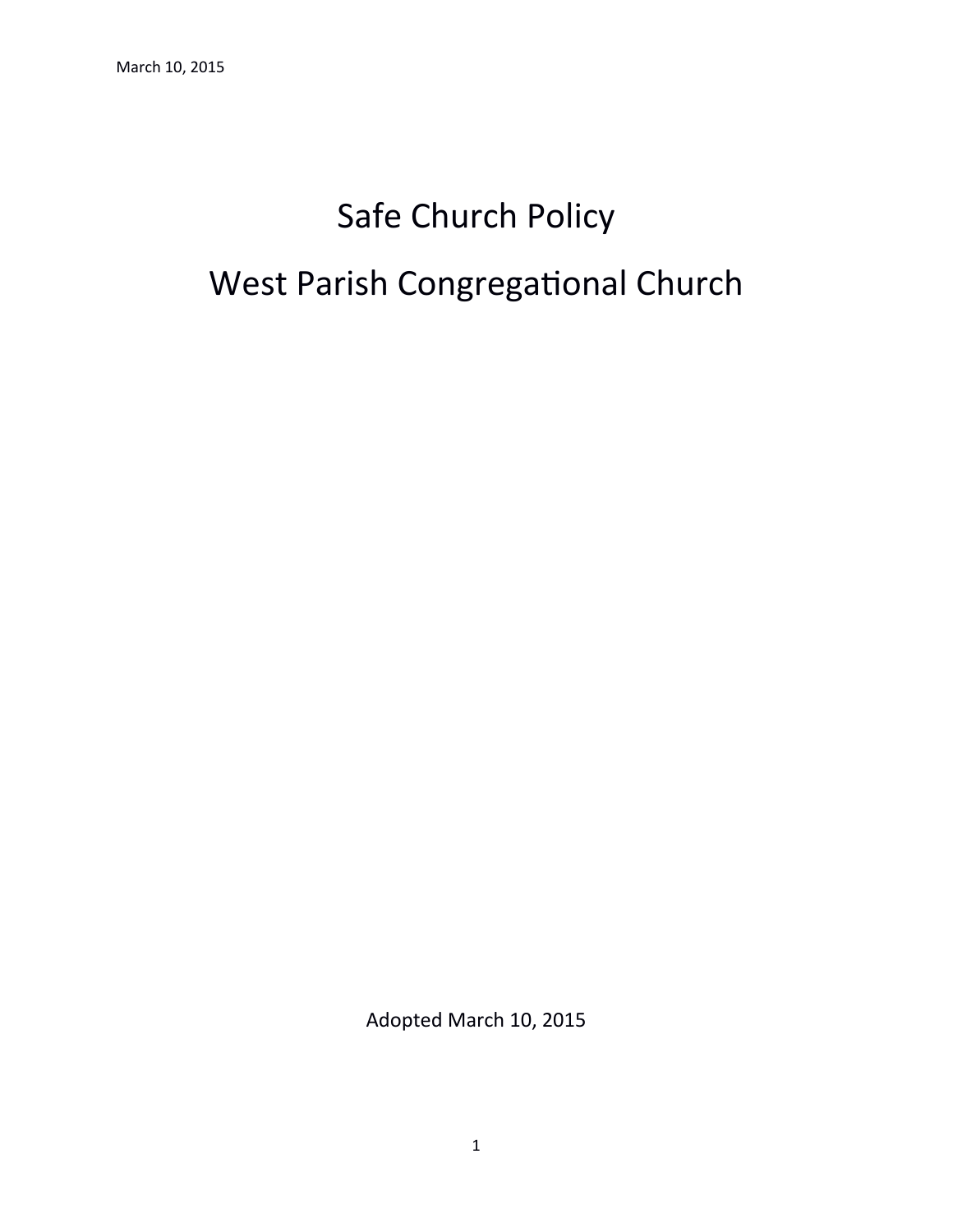# **Table of Contents**

|                                                                       | Page |
|-----------------------------------------------------------------------|------|
| Forward                                                               | 3    |
| <b>Ministerial Ethics</b>                                             | 4    |
| Guidelines for Adults Working with Children                           | 7    |
| <b>Child Security Policy</b>                                          | 8    |
| Physical Safety and Security Policy for Activities Involving Children | 11   |
| Procedure for Harassment Issue                                        |      |
| Exhibit A Employment/Authorized Children and Youth Volunteer          |      |
| Application and Disclosure Form                                       | 15   |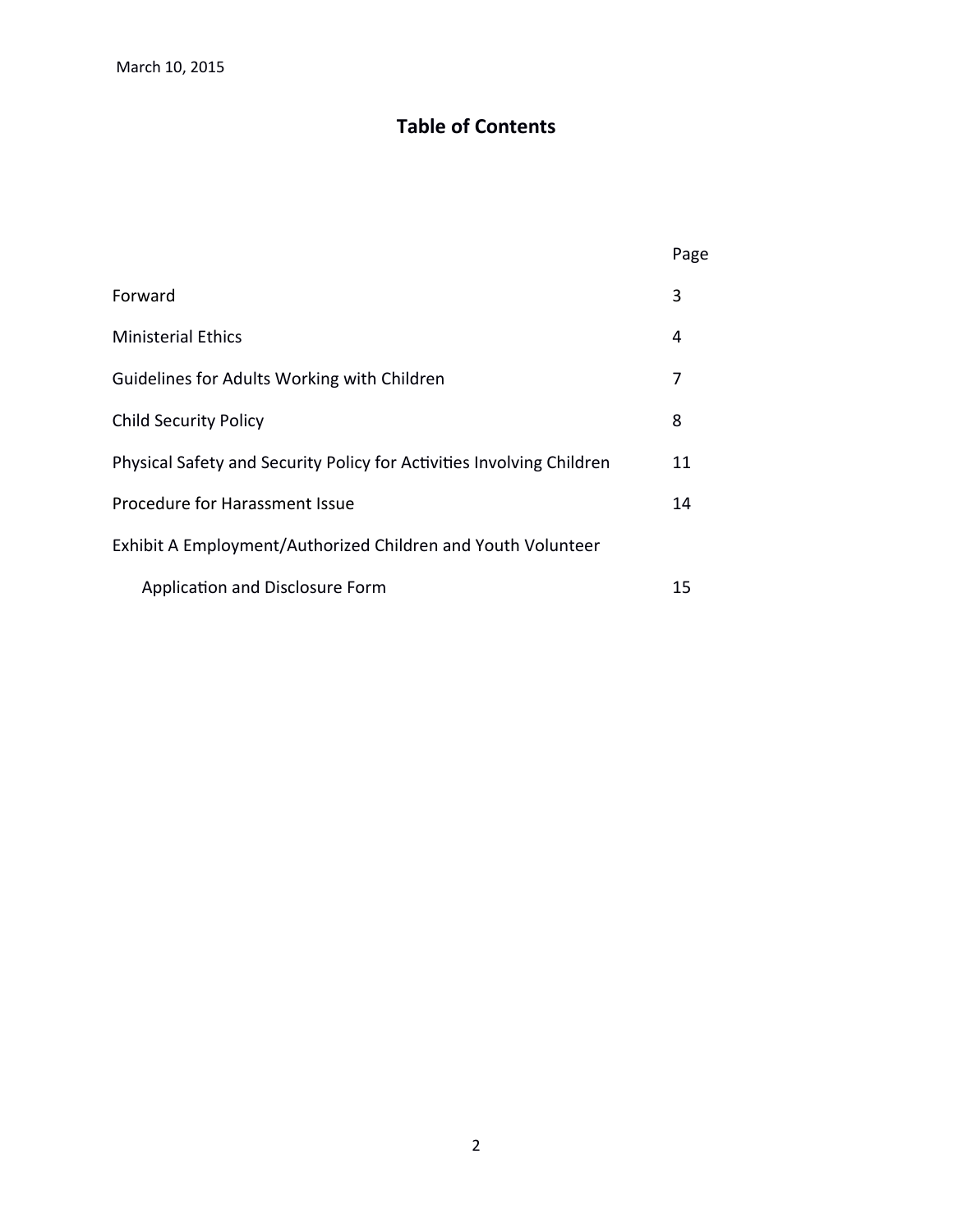# **Forward**

As a community of Christian faith, West Parish Congregational Church, Bethel, Maine (WPCC UCC, or the Church) is commited to creatng and maintaining programs, facilites and a community in which members, friends, staff and volunteers can worship, learn and work together in an atmosphere free from all forms of discrimination, harassment, exploitation or intimidation. All persons associated with WPCC UCC should be aware that the Church is strongly opposed to Sexual Exploitation and Sexual Harassment and that such behavior is prohibited by Church policy. It is the intention of the Church to take action in an attempt to prevent and correct behavior that is contrary to this policy and, if necessary, to discipline those persons who violate this policy.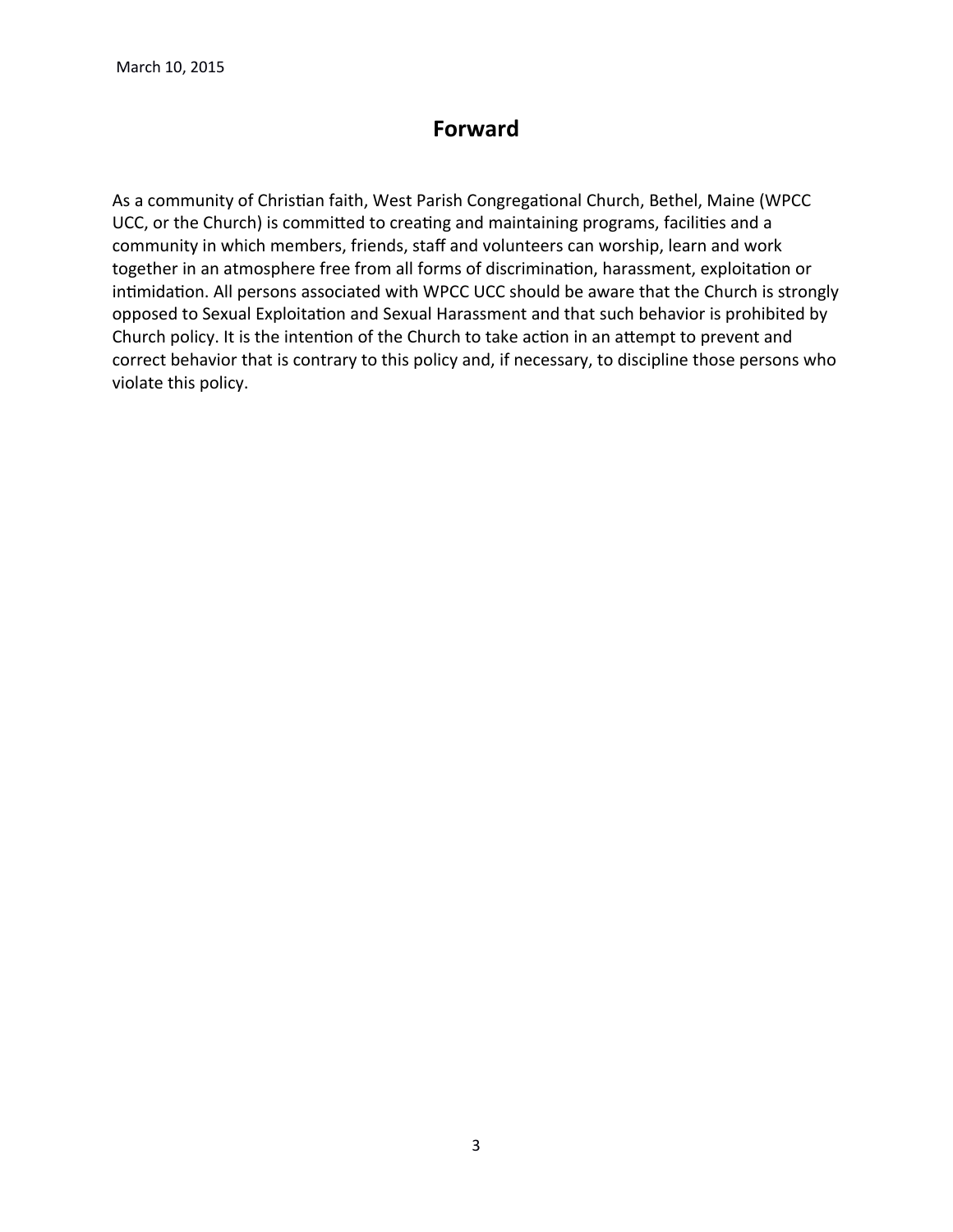# **Ministerial Ethics**

## **Forward**

- 1. It is the policy of the United Church of Christ (UCC) to recognize the local church as the primary community of faith and the locus of accountability. Local churches, including WPCC UCC, are in covenant relationships with each other through the Oxford-Union Association and the Maine Conference, UCC, for the purpose of mutual cooperation and support in accomplishing the mission of the entre Church of Jesus Christ.
- 2. Ministers in the UCC are in covenantal relationship(s) with the local churches through which they serve. They are also in covenantal relationship with the entire Church of Jesus Christ by means of the covenant of Ministerial Standing.
- 3. Questions or concerns about the conduct of a Minister are ordinarily raised in and through the local Church in which that Minister serves. When questions are of a serious nature, it is appropriate for the local church to work in cooperaton with the Oxford-Union Associaton and the Maine Conference, UCC.
- 4. In order that WPCC fulfill its responsibility to protect the well-being of its members and the integrity of its ministry, and remain consistent with the provisions of the Bylaws of the Church, the following policies and procedures shall govern the handling of any allegations regarding a breach of ministerial ethics.

## **The Policies**

- 1. Any coercive or exploitative sexual contact by the Minister(s) with members and friends of this Church in a professional relatonship is totally inappropriate.
- 2. Allegation(s) of any such violation of Ministerial ethics that may have any validity, or that may be multiple in nature, will be immediately addressed. The Moderator will contact the Chair of the Commitee on Ministry of the Oxford-Union Associaton and also the Maine Conference to seek its support and assistance in investigating and adjudicating this matter. The Conference will immediately initiate an investigation as stpulated by its Policy on Sexual Harassment as adopted in September 1987 and as from time to time officially revised.
- 3. The Board of Deacons, in consultaton with the Pastor Parish Commitee, the Chair of the Commitee on Ministry of the Oxford-Union Associaton, and with the Maine Conference, UCC, may make recommendatons to the Church Council which then may act to enforce an immediate leave of absence of the Minister or Associate Minister without prejudice and with continued pay pending resolution of such allegation(s). This action may be in conjunction with, or independent of, related Conference action.
- 4. One of the primary concerns of the WPCC is the support, welfare, and protection of the complainants and the immediate prevention of further possible abuses to others. Equally important is the need for the accused Minister and/ or Associate Minister(s) to be assured provisions for a fair, impartial hearing. The accused, if determined to have acted in a manner that is in violation of the Sexual Exploitation and Sexual Harassment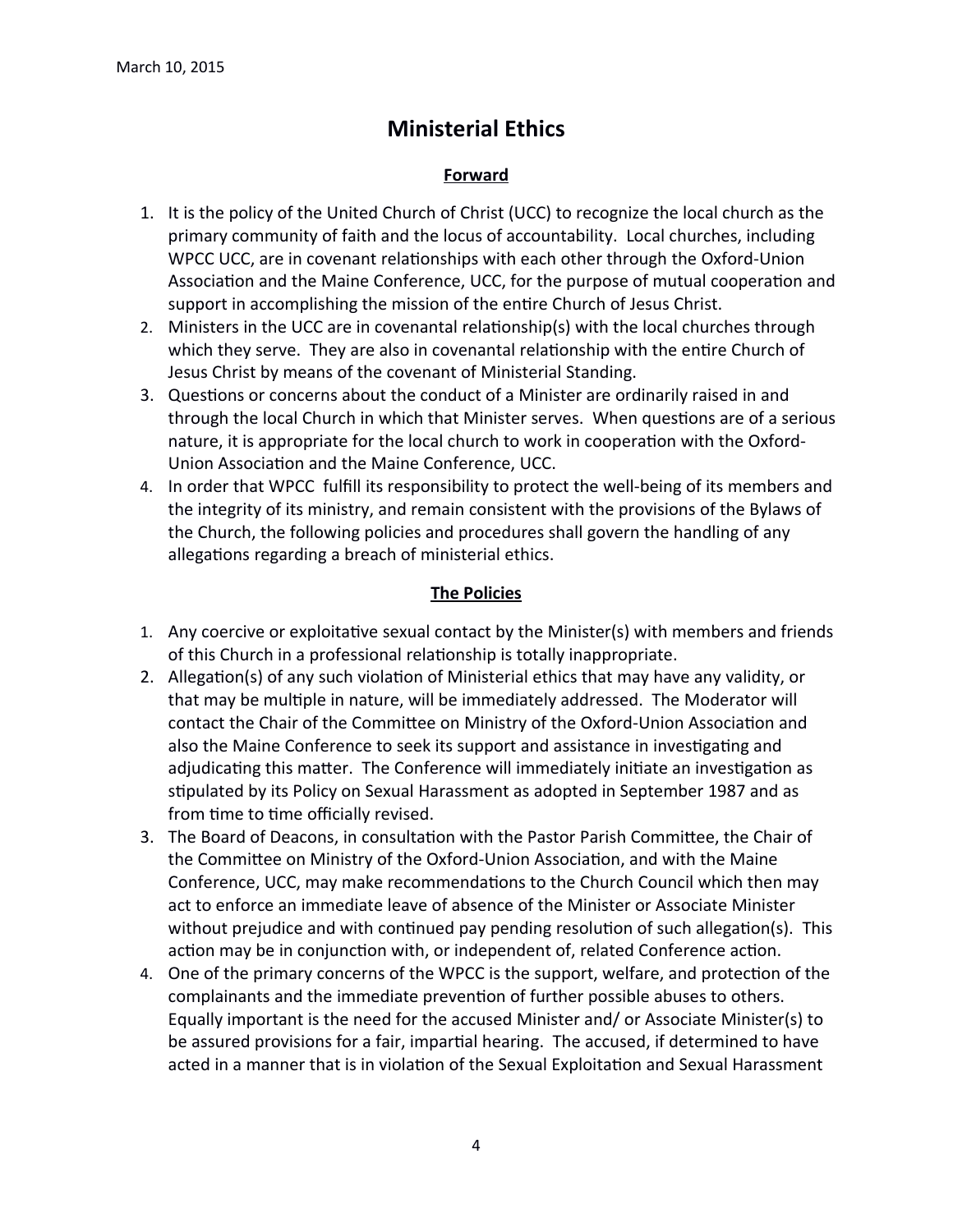policy, will be encouraged to acknowledge the violation, repent, and seek rehabilitative treatment.

5. These policies and the following procedures will be communicated from time to time to the entire Congregation

### **Procedures for Initiating a Complaint**

- 1. Origin of Complaint: The inital report to the Moderator of alleged inappropriate Ministerial conduct or abuse my come from the victim(s), a member of the victim's family, a friend of the victim(s), from a witness to such an event, or from other credible sources.
- 2. Conference Contact: Upon receipt of such a report, the Moderator shall make immediate (within 36 hours) contact with the Chair of the Commitee on Ministry of the Oxford-Union Association and the Maine Conference, UCC. Conference representatives shall take immediate steps to investigate the allegations and notify the accused.
- 3. Log: This Church and the Maine Conference, UCC, shall each begin at this point to keep a log of all events, meetings, contacts, etc. which are related in any way to the charges.
- 4. Local Church Coordination Committee: The Board of Deacons shall serve as the Church's coordinating body. It shall take the following actions:
	- a. Cooperate with the Commitee on Ministry of the Oxford-Union Associaton and the Maine Conference, UCC, in its conduct of its investigation, given the fact that the Minister of this Church holds ministerial standing in the Oxford-Union Association.
	- b. If the allegations appear to have sufficient basis for investigation, the Board of Deacons will cooperate with the Association and the Conference in making every effort to identify other possible victims.
	- c. Aware that it is often very difficult for a victim of sexual abuse to come forward and make a complaint, anonymity and confdentality will be assured to anyone who offers information at this point of the investigation. However, confidential statements must be submitted in writing to the Association's Committee on Ministry by the complainant for the Association's investigation.
	- d. The Board of Deacons will cooperate with the Oxford-Union Associaton, the Maine Conference, and local authorites, including police and judicial, in providing immediate (within 12 hours) support, counsel, and assurance of physical protection to all parties.
	- e. Since a primary concern is for the welfare of the complainants, they shall be offered support and counseling as needed to deal with the experiences which precipitated their complaint(s).
	- f. Complainants will be informed of all options available to them for dealing with complaints, including making formal charges through established denominational procedures, initiating civil litigation to recover damages, filing criminal charges, etc.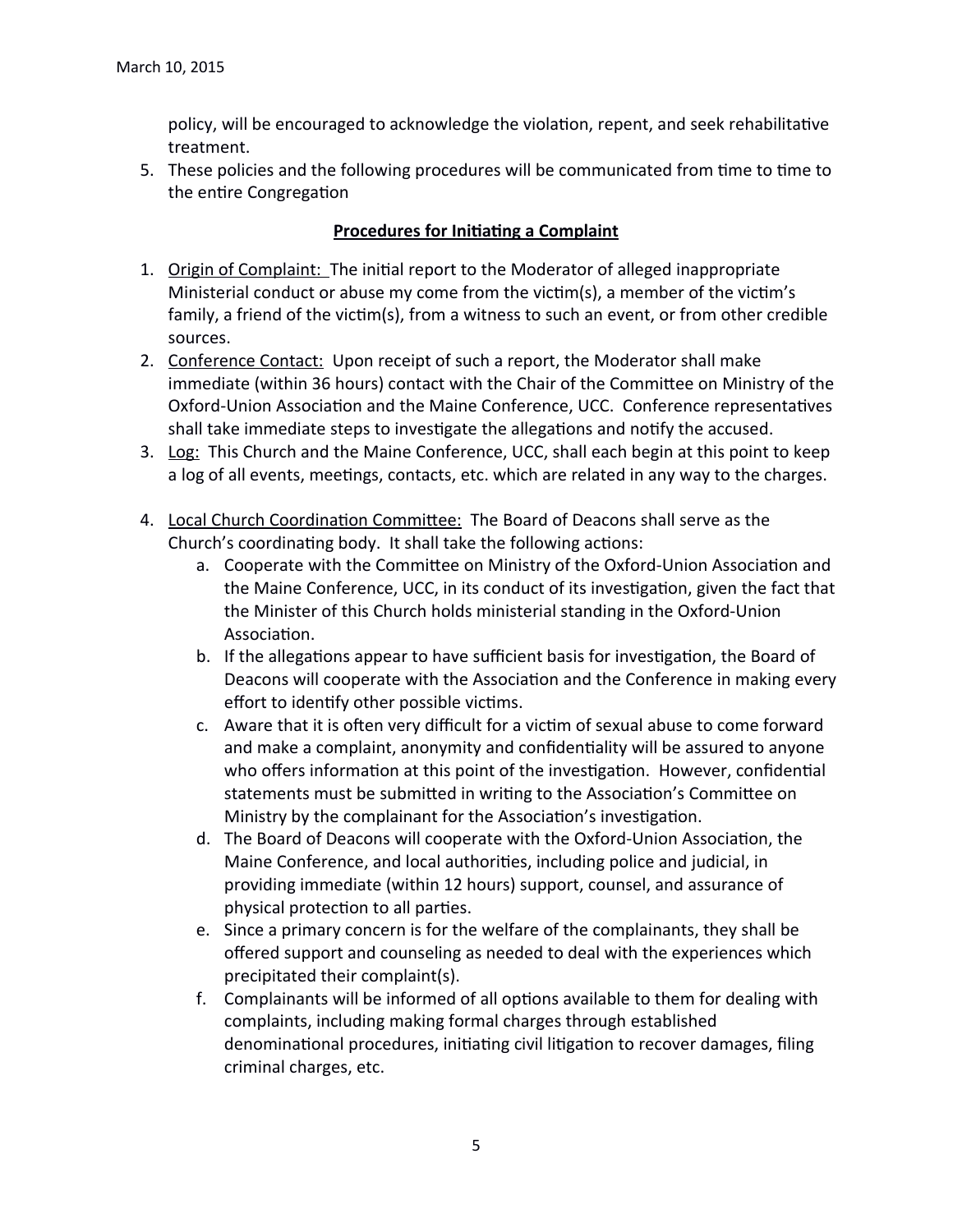- g. A referral list of trained, competent counselors sensitive to the issues of sexual abuses will be made available to all parties.
- h. In cases when there are multiple complainants of one accused, an opportunity for voluntary sharing among them will be made available. Such persons, it is intended, would thereby gain healing insight and experience mutual support in a group facilitated by an experienced, caring counselor.
- i. Also, these individuals will be given fullest assurance that steps are being taken to prevent other possible abuses.
- j. Since this Church is equally concerned for the welfare of the accused, he/she will be offered support and counseling.
- k. All partes will be kept informed as to process, progress, and conclusions of the investigations and the procedures being taken to resolve the issue(s).

#### 5. The WPCC: The Governing Body

Upon allegations being brought to the Oxford-Union Association's Committee on Ministry and the Maine Conference, UCC by this Church, the Conference Minister, or the complainant(s), there shall be notification of every member of this Church. This notification shall be in writing and delivered by the U.S. Postal Service. Notification shall include that allegations have been made (the complainant(s) shall not be identified), and that the Minister is being given leave of absence without prejudice, pending resolution of the charges. There will be provided the telephone number of a designated official of this Church to allow members to voice their concerns.

The Board of Deacons may recommend to the Church Council other actions, including, but not exclusively, the following:

- a. Allocating resources to assist in the conduct of the investigation;
- b. Allocating necessary resources to give support to the complainants:
- c. Allocating resources necessary to cover replacement of the Minister(s) during the leave of absence:
- d. Reassigning staff duties as necessary during the leave of absence, especially counseling responsibilities; and
- e. Monitoring the ongoing cooperation between the Board of Deacons and the Maine Conference, assuring that:
	- i. Proper, thorough records are kept,
	- ii. Complainant(s) is (are) given support and protection,
	- iii. The Congregation is being kept informed as to the status of the investigation, and
	- iv. The accused is give support and proper care.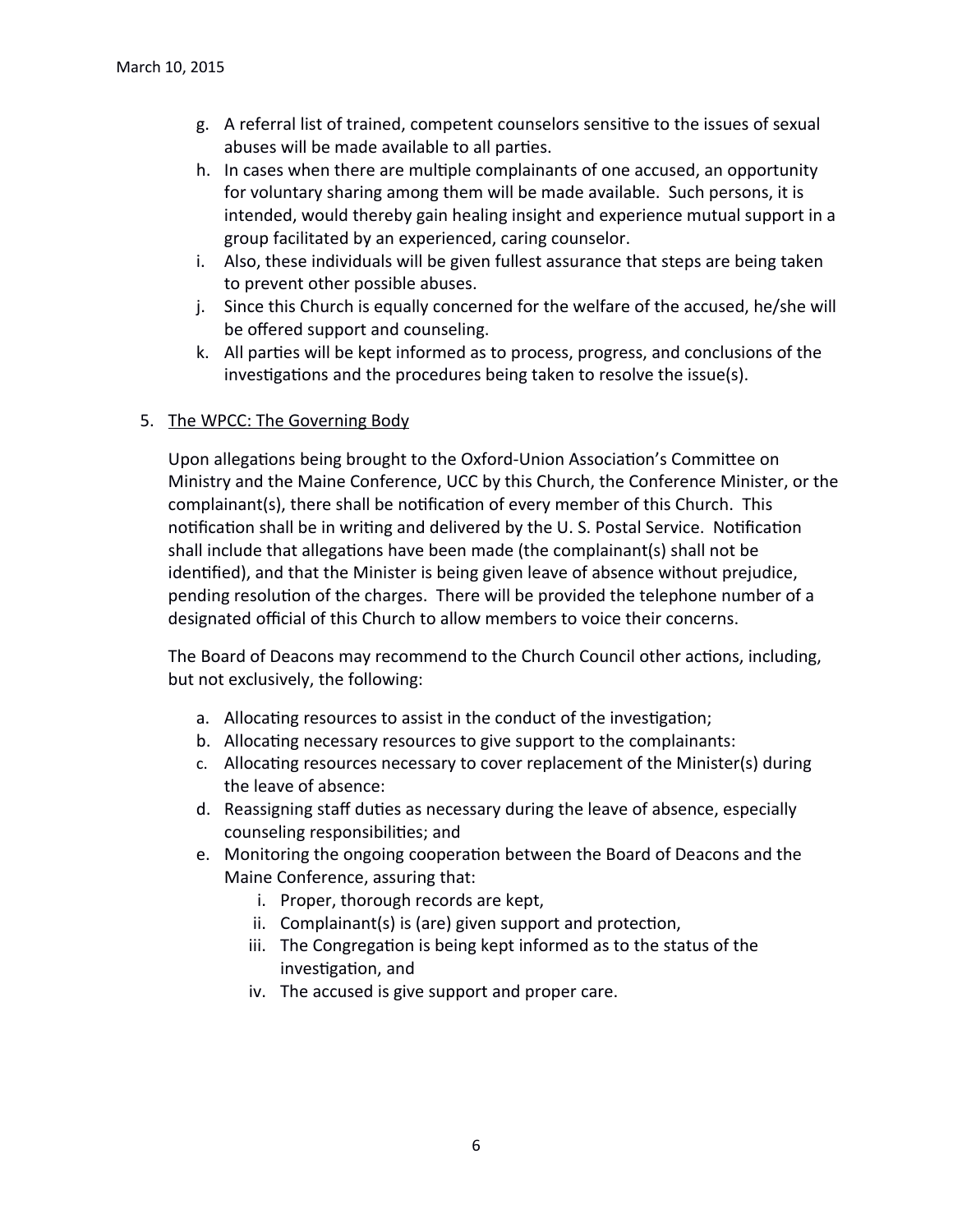# **Guidelines for Adults Working with Children**

## **Discipline**

Discipline is defined in the American Heritage Dictionary as "training that is expected to produce a specified character or pattern of behavior..." It comes from the word "disciple," which means a "learner." Adults responsible for supervising children during church-sponsored formal activities accept the responsibility of providing training and guidance to young learners. This training and guidance should promote the development of characteristics and behaviors valued by our Christian community – those gifts of the Spirit that St. Paul identifies in his letter to the Galatians 5:22-23. "But the spirit produces love, joy, peace, patience, kindness, goodness, faithfulness, humility and self-control. There is no law against such things as these."

When we allow these gifts of the Spirit to guide us in our interactions with children, positive discipline methods emerge and those qualites of character we hope to promote are modeled in our words and actions. Methods of positive discipline help teach children self-control, responsibility, cooperation and problem-solving skills.

#### Strategies to Prevent Misbehavior

- 1. Understand stage of development. Individuals working with children in church activities will be supplied with materials that describe development and behavioral expectations at each age level.
- 2. Provide a nurturing environment and age-appropriate activities.
- 3. Create a positive verbal environment. Use warm and loving tones and language that together convey a positive regard for children and respect for their individual feelings and ideas.
- 4. Set clear limits (establish rules, create a covenant). Children in each class may have a voice in establishing classroom rules and in identifying consequences for breaking the rules. All consequences will follow the three R's. They must be respectful, reasonable, and related to the misbehavior.
- 5. Praise positive behavior. For example, it may be appropriate to ignore unwanted behavior as long as it is not harmful or destructive.

## Use Positive Techniques to Deal with Misbehavior

- 1. Children misbehave for different reasons. Understanding the cause of the behavior is ofen important in knowing what to do. Make certain the child is aware that his/her behavior is inappropriate and involves him/her in finding a way to solve the problem.
- 2. Offer limited choices. For example, for every "No," offer two choices. This encourages a child's independence and decision-making skills, but sets boundaries.
- 3. Redirect to an alternative activity.
- 4. Allow for natural and logical consequences. A natural consequence is a thing that happens naturally, without adult intervention. Logical consequence is when an adult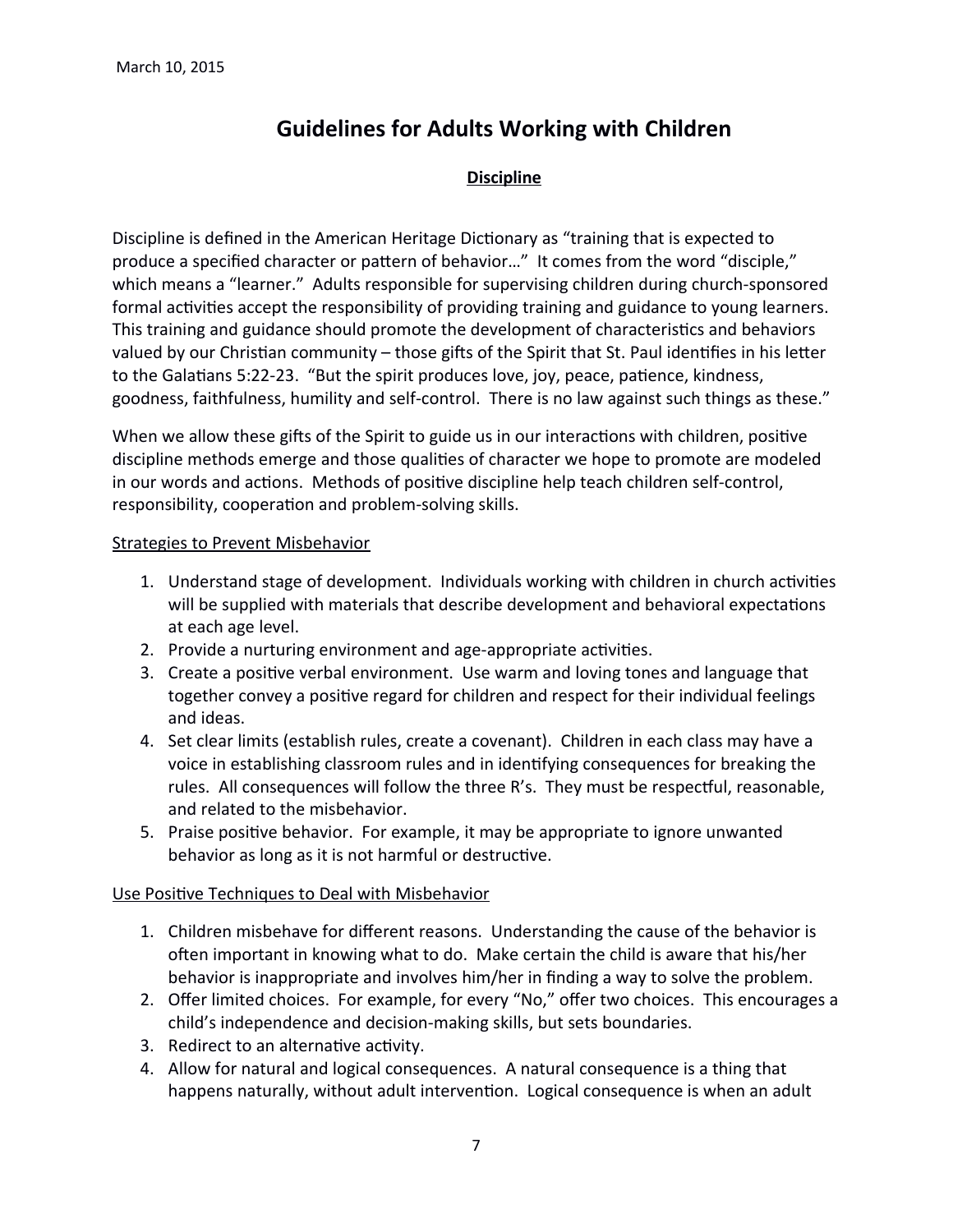offers a choice to stop the behavior or experience the consequence related to the behavior. This choice should be presented in a private conversation, if possible.

#### Seek Outside Assistance when Problems Persist

- 1. From a co-worker, or
- 2. From the Christian Education Committee or its designee, or
- 3. From parents or guardians. In a situation such as criticizing, blaming, shaming, and using sarcastic or cruel humor. Often saying "Stop that!" or "Don't do it that way!" or "You never..." is harmful to a child's self-esteem.

#### Inappropriate and Unacceptable Discipline Practices

The following discipline practices are deemed to be unacceptable and should never be utilized by any Church Member or adult supervisor including:

- 1. Physical punishment, such as slapping and spanking.
- 2. Use of restrictive language, such as criticizing, blaming, shaming; using sarcastic or cruel humor. Often saying "Stop that!" or "Don't do it that way!" or "You never ..." is harmful to a child's self-esteem.
- 3. Isolation (leaving a child alone, using time-outs exclusively or for extended periods.)

### **Child Security Policy**

Then Jesus took a child and made him stand in front of them. He put his arms around him and said to them: "The person who in my name welcomes one of these children welcomes me; and who welcomes me, welcomes not only me but also the one who sent me." (Mark 9:36-37)

The primary purpose of this policy is to put into place every reasonable precaution to ensure the safety, well-being, and spiritual health of our children, of their parents, and of the adults/young adults who interact with our children. The secondary purpose of this policy is to protect adults and young adults from potental allegatons of abuse and limit the extent of our Church's legal risk.

Definitions:

| Child:             | any person under the age of 16 years                                                       |
|--------------------|--------------------------------------------------------------------------------------------|
| Young adult:       | ages 16-21                                                                                 |
| Adult:             | any person 21 or older                                                                     |
| Formal activities: | an activity in which the child's adult supervision is other<br>than the parent or guardian |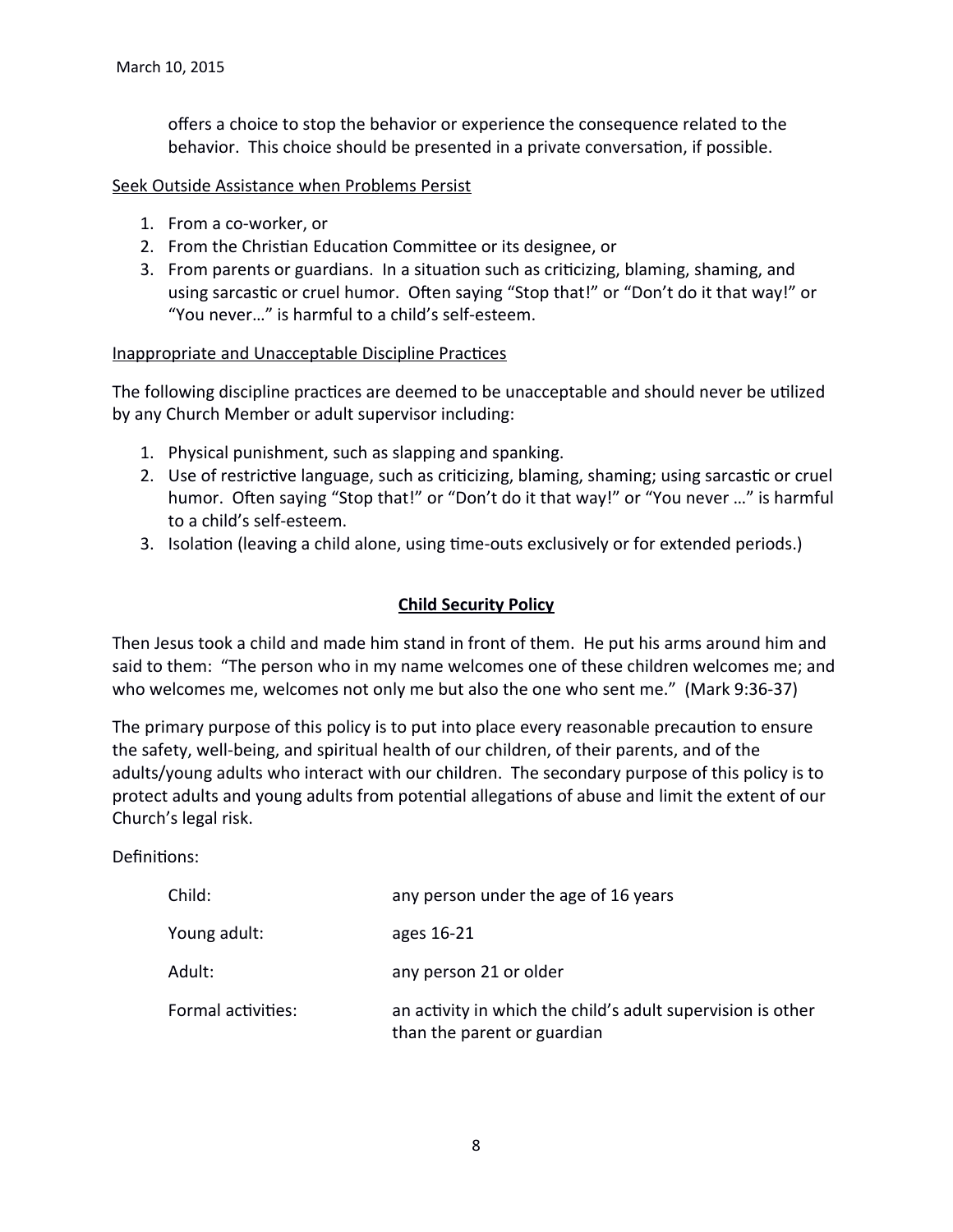Non-related adults individuals not related either con-sanguinely, or by marriage, or by step relatonships or by co-habitaton relationships as defined by Maine law

The polices described in the following paragraphs apply to all adults/young adults interacting with children in formal activities sponsored by the WPCC.

- 1. For their safety and security, children are to supervised at all time
	- a. Supervision periods include formal activities, transitions such as Sunday School arrival and dismissal periods, bathroom visits during formal activities, committee meetings, rehearsals for choir, special services, special trips, volunteer work such as working on an event, treatment of injuries such as cuts or bruises, and transportation periods.
	- b. All children and each child's parents or guardians will be clearly identified. Children will only be released to a properly identified and pre-authorized adult or older sibling.
	- c. When a child in not involved in formal church activities such as coffee hour, church suppers, etc., parents or an identified responsible adult are expected to supervise their child.
- 2. Supervision of activities involving children is the responsibility of a team, that is, at least two adults. Two non-related adults always shall be present during any formal church activity involving children.
	- a. All adults and young adults supervising formal activities are screened and approved by the Christian Education Committee and required to participate in training in WPCC child security, safety, and discipline policies, procedures, and guidelines. Both adults and young adults shall be members and/or actively involved in the life of the Church for 6 months before being eligible to work with the youth. People new to the Church will be paired with experienced volunteers.
	- b. Non-recurring activities such as field trips, day trips, and special meetings shall require a list of participating adults/young adults and shall be cleared in advance of the activity by the Christian Education Committee. Recurring activities such as committee meetings, choir, play practice, and Sunday School shall require a list of ALL adults/young adults expected to participate as supervisors and shall be cleared before the first meeting of the activity by the Christian Education Commitee.
	- c. For activities designed for younger children (sixth grade and below), only one of two supervising adults may be a young adult at the discretion of the Christian Education Committee.
	- d. Adults in the same room may supervise different activities or small groups such as two different Sunday School classes. Activities in adjoining rooms can be conducted by a single adult, if a second adult is able to observe activities from the other room.
	- e. A person designated by the Christan Educaton Commitee may assume the role of the second supervising adult by making random visits to all classrooms and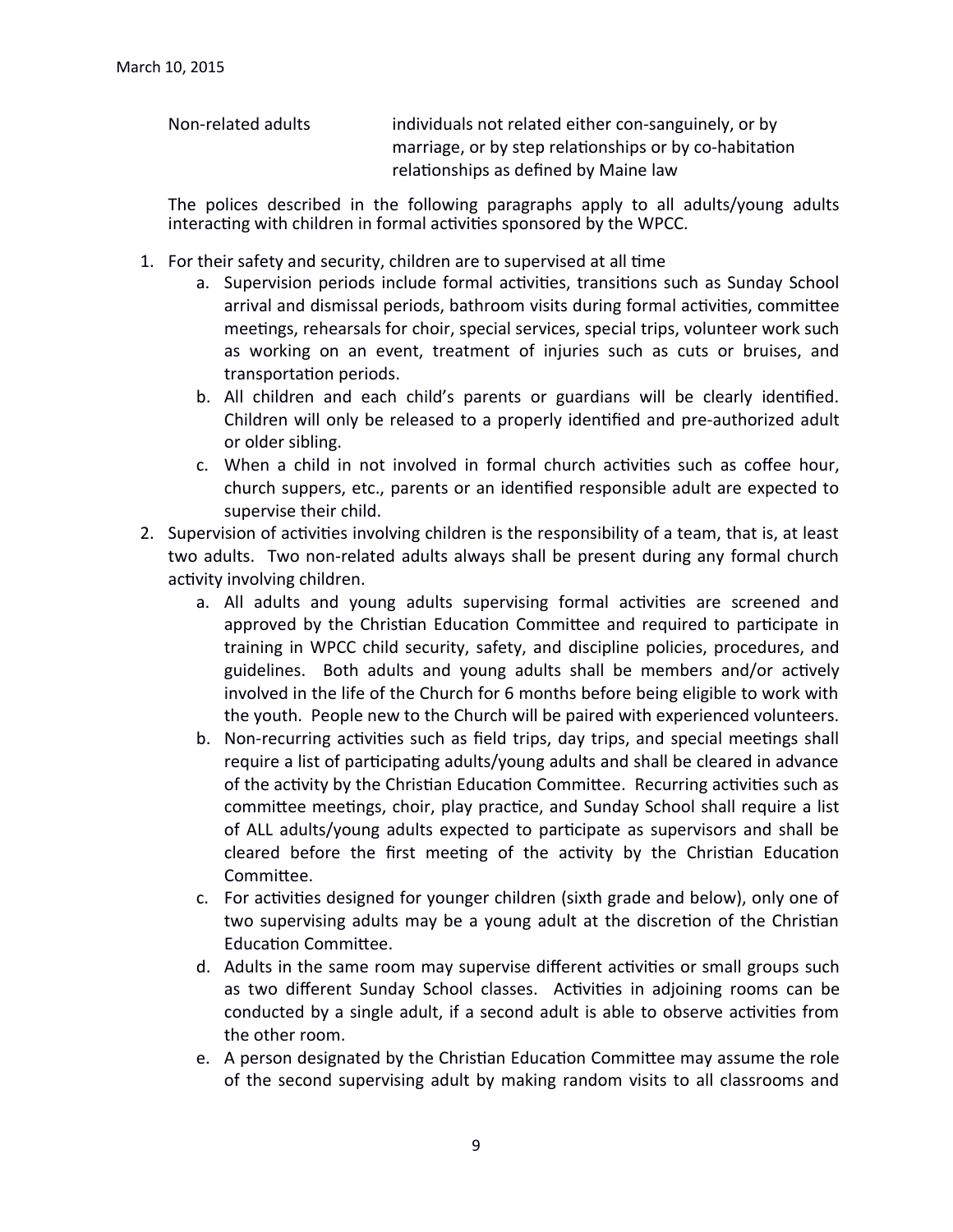frequently visiting or inspecting areas in the Church's building that are isolated from view.

- f. Parents are welcome in the classrooms at any time to observe.
- g. In a situation in which an adult has a legitimate reason to be alone with a child, such as transporting a child from the Church to home, the responsible adult shall obtain parental consent *in writing* before being alone with the child.
- h. When private consultation is needed between an adult and a child, the responsible adult shall use an area that is removed from, but in view of, other people.
- 3. Written parental permission shall be obtained for all Church-sponsored formal activities involving children.

Written parental permission shall be obtained before a child participates in any formal activity. Permission in the form of registration is needed for ongoing activities such as Sunday School, visits to nursing homes, and choir. Special permission is needed for activities such as helping at a Church function or going on a trip. Parents need to know what the activity involves, when and where it is to occur, and who will supervise.

- 4. The following rules will apply to the transportaton of non-family members:
	- a. Drivers must be 21 or older and hold a valid driver's license
	- b. Vehicles must have current inspection, registration and insurance
	- c. Permission slips (specifying drivers) must be (1) signed by a parent or guardian and returned before the event and (2) kept on file at the church office
	- d. Car seats or booster seats appropriate for the age of the child will be used
	- e. All passengers in the vehicle will be wearing their seat belts
	- f. The group of committee organizing the event is responsible for determining compliance with these rules and obtaining the necessary permission slips.
- 5. The WPCC has procedures for handling discipline based on developmentally appropriate expectations.
	- a. Adults/young adults working with children are encouraged to use positive techniques of guidance, including redirection, positive reinforcement and encouragement, rather than competition, comparison, and criticism.
	- b. Adults/young adults working with children will be aware of these procedures through required training and reading.
- 6. Adults/young adults acting on behalf of the WPCC shall not abuse/neglect children in any way, including, but not exclusively, the following:
	- a. Physical abuse strike, spank, shake, slap; verbal abuse humiliate, degrade, threaten; sexual abuse – inappropriate touching or verbal exchange; mental abuse – shaming, cruelty, withholding love; neglect – withholding food, water, basic care.
	- b. Adults will respect children's rights not to be touched in ways that make them feel uncomfortable and their right to say "no." Other than diapering, children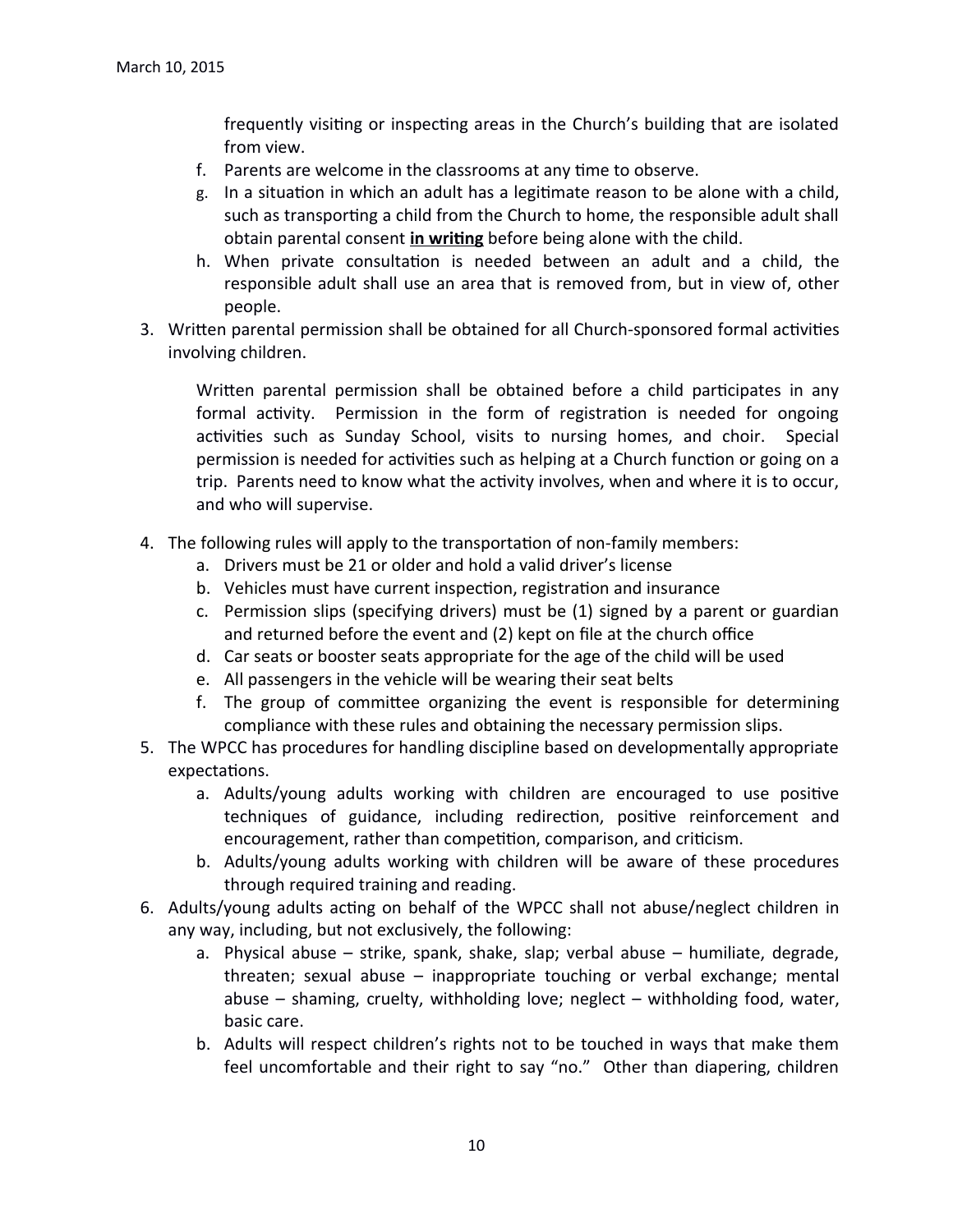should not be touched on any area of their bodies that would be covered by a bathing suit.

7. Any inappropriate conduct or relationship between an adult/young adult and a child will be confronted immediately and investigated.

A supervising team, consisting of members of the Christian Education Committee, is responsible for overall supervision of youth activities with respect to the implementaton of the child security policies. When an incident or problem behavior is observed or reported, this committee is responsible for investigating and taking appropriate action including close monitoring, issuing warnings, and termination of the adult/young adult for continued violation of such warnings, or for a single violation of sufficient gravity.

8. By law, suspected cases of abuse must be reported to the appropriate legal authorites. The WPCC will comply with the law.

 Training in aspects of recognizing and reportng abuse is to be included in the training required for all individuals involved with children in Church activities.

The law provides that a report must be made to:

- DHHS, when the person suspected is "a person responsible for the child."
- District Attorney, when the person suspected is not a person responsible for the child

If the minister of the church has reason to suspect that a child has been or is likely to be abused or neglected, the minister will make a report to the Department of Human/Health Service (DHHS) and the District Attorney. If a volunteer suspects any child or vulnerable adult abuse, he/she will report this to the minister or moderator or directly to the DHHS.

The minister shall retain a record of all verbal and written reports made to DHHS, the District Attorney, or outside agencies.

- 9. Outside groups using the Church will be required to sign a copy of this policy, acknowledging compliance with WPCC Policy & procedures. Compliance with state licensing requirements is an adequate substitute.
- 10. Exhibit A shall be completed by each supervisory adult/young adult.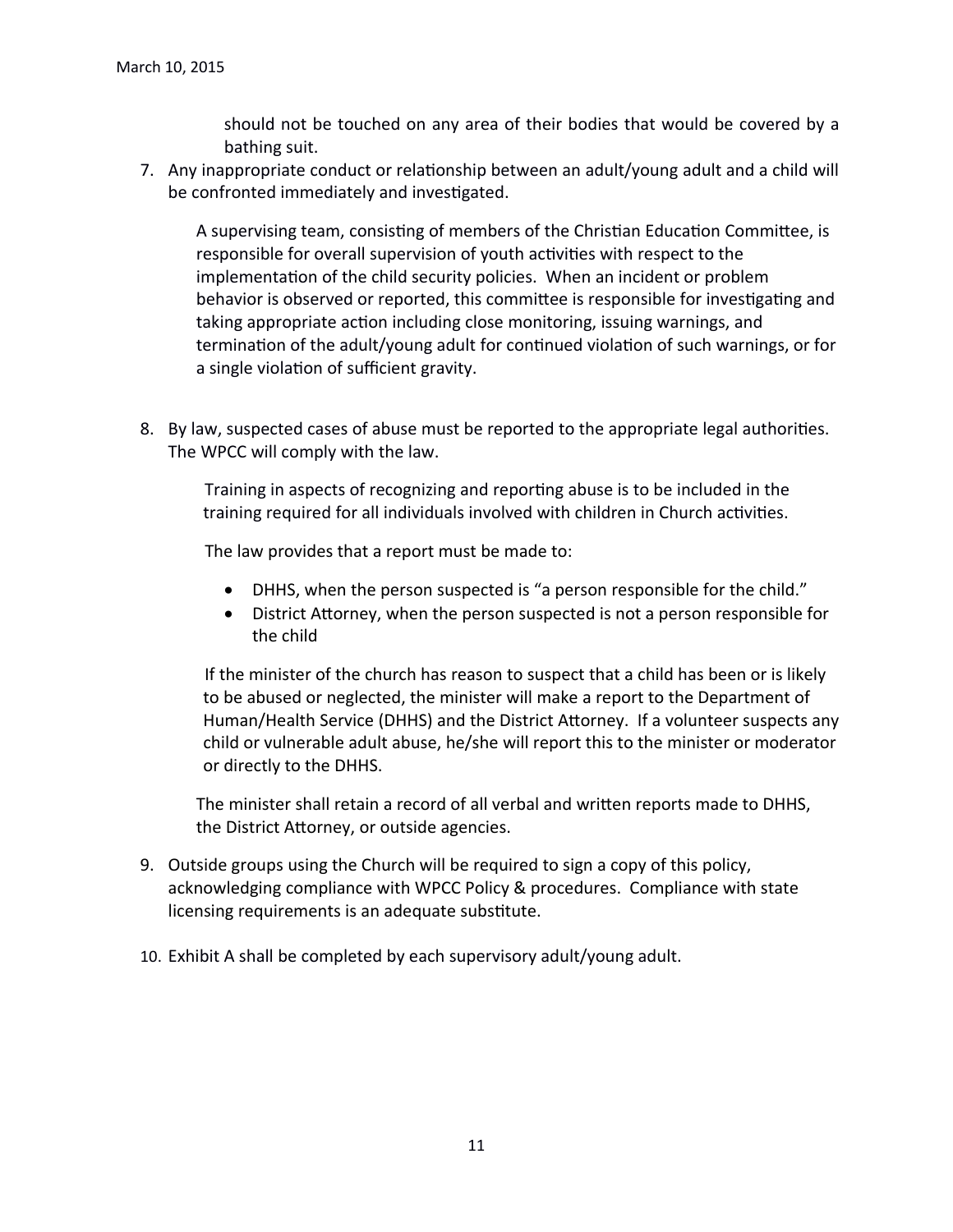# **Physical Safety and Security Policy for Activities Involving Children**

#### **Health history/health examination**

A health history is required for all children participating in formal activities of our Church. If a child is in school, this requirement will have been met. Allergies, medications, and infectious disease information shall be included on the registration form for children.

#### **Emergency Procedures and First Aid**

At least one attending adult leader shall know how to administer emergency care in the event of minor accidents. Adequate first aid kits will be readily accessible to all individuals working with children and are to be located in clearly defned places in the Church.

Children shall be told the four basic steps to take if clothing catches fire: Stop, Drop, Cover (face) and Roll. Leaders shall be encouraged to take advantage of first aid training offered by local chapters of the American Red Cross. Leaders shall be aware of contracting an infectious disease, such as AIDS and Hepatitis B, in a first aid situation involving blood and other bodily fluids such as vomit, feces, or urine. Latex gloves shall be use. Encourage self-help. After giving frst aid, immediately wash hands and other skin surfaces thoroughly with disinfectant and water.

## **Procedures for Handling Accidents**

The adult in charge, if capable, shall first provide first aid. Then he/she shall contact the parents and/or legal guardians, and local emergency services. Advance emergency release forms from the legal guardians or parents granting permission for a child's emergency medical care shall be obtained prior to feld trips. An incident report for each accident shall be submited to the trustees with a copy to the Moderator.

#### **Service Projects**

Service projects involving litter pickups or other activities that involve contact with trash or hazardous materials shall be discouraged due to the degree of risk.

#### **Fire Evacuation Procedures**

The WPCC shall have a fire evacuation. The plan shall be located in the Chapel and Fellowship Hall. It will be reviewed will all participating children and fire drills will be conducted periodically.

## **Child Safety Screening Committee**

There shall be a Child Safety Screening Committee which shall serve to screen individuals desiring to work with the children of the Church. In carrying out these duties, the Committee shall do the following tasks: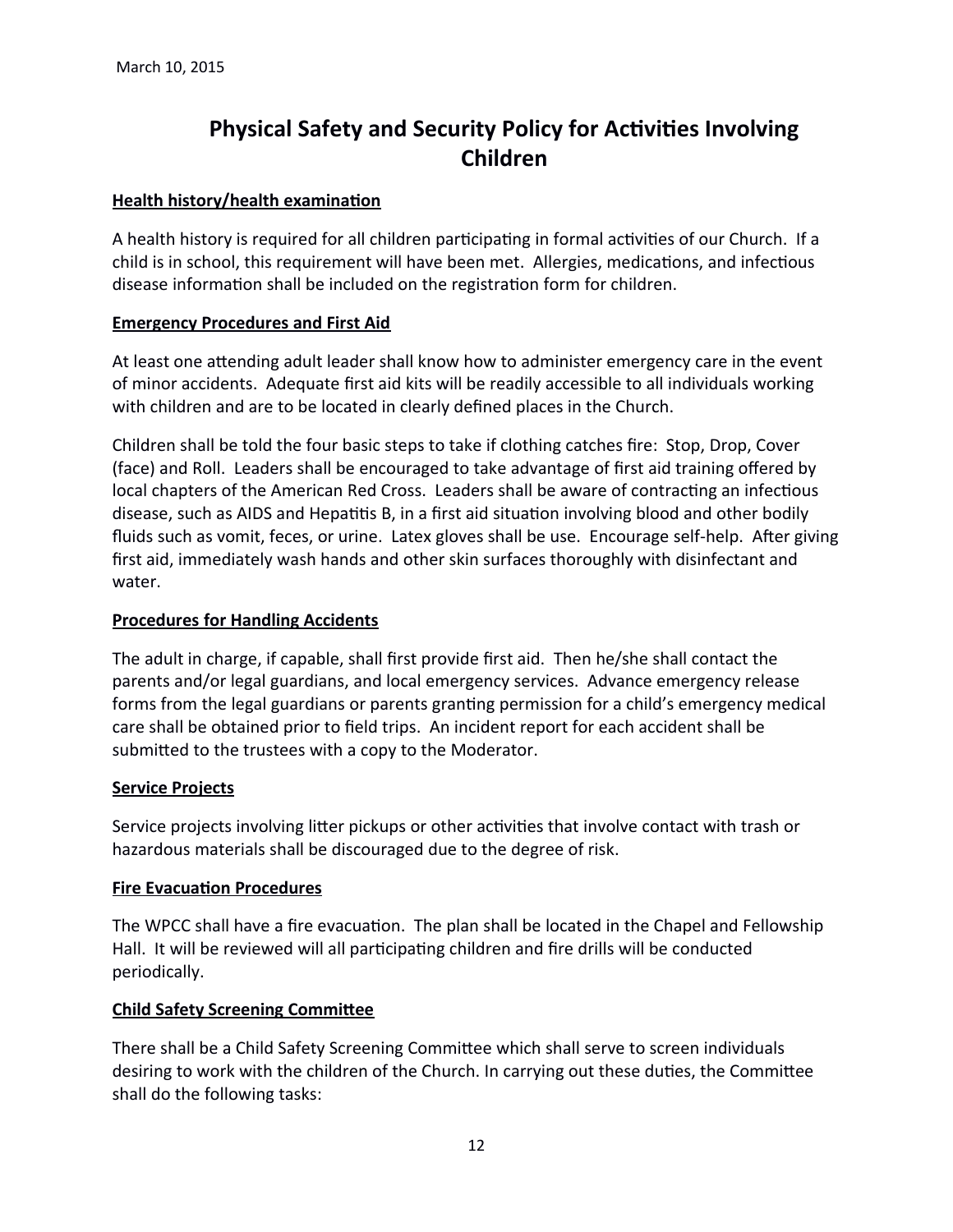- 1. Provide and collect screening applications to be completed by any individual desiring to work with the children of the WPCC in its activities;
- 2. Conduct confidential telephone interviews with references as listed by the applicants and agreed to by them for references to be contacted.
- 3. Determine with the aid of the Minster, based on the application, telephone reference checks and on personal knowledge, whether the applicant(s) is (are) suitable for working with children.
- 4. Maintain in strictest confidence all matters and interviews;
- 5. Seek training to enhance the Committee's ability to screen volunteers.

Three individuals, to be appointed annually by the Church Council, shall comprise the membership of the Commitee.